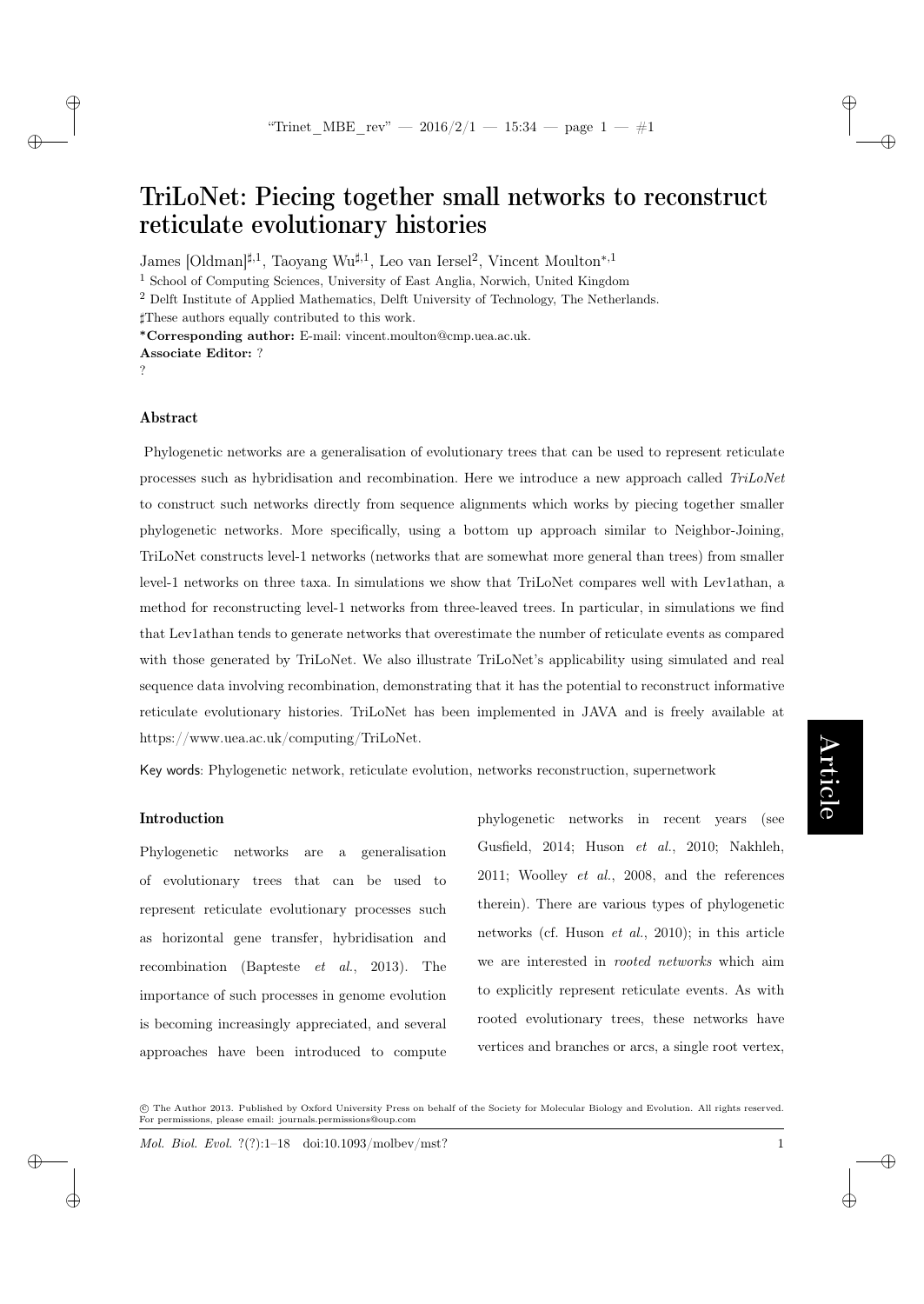✐



**FIG. 1.** (i) A level-1 phylogenetic network  $N$ , with a cherry  $C$ , a reticulated cherry  $R$  and a cactus  $K$  indicated by the dotted ellipses. The bold arc is a cut arc since its removal disconnects the network. (ii) Three of the trinets displayed by N. (iii) Two level-1 networks that display different trinets but exhibit the same set of triplets; the bold arcs indicate how the triplet  $xy|z$  is exhibited.

and their leaves are labelled by the taxa, also known as OTU's. However, unlike trees, they can contain vertices with more than one parent, giving rise to cycles. For example, in Fig. 1(i) we present a rooted network which contains three cycles, and which represents the evolutionary history of the taxa  $a, b, \ldots, j$ . The vertices with two parents in the cycles, or reticulate vertices, each represent a reticulate evolutionary event.

Several methods have been developed for constructing rooted networks, with some implemented in software packages such as PhyloNet (Than et al., 2008), PADRE (Lott et al., 2009), TripNet (Poormohammadi et al., 2014), and Dendroscope 3 (Huson and Scornavacca, 2012). In this paper we focus on constructing level-1 networks (also known as galled trees in Wang et al., 2001), an important family of rooted networks in which no two distinct cycles share a common vertex. These networks are appropriate for situations where modest amounts of reticulation is believed to have

occurred (Gusfield, 2014) and they have been used to, for example, represent the evolution of the fungus  $F.$  graminearum (Huson et al., 2010), and that of HIV and yeast (Huber et al., 2011). Current methods for computing level-1 networks (Huber et al., 2011; Jansson and Sung, 2006; Jansson et al., 2006) aim to exhibit a set of triplets (rooted trees with three leaves), and one is implemented in the Lev1athan software (Huber et al., 2011). All of these triplet-based methods can be regarded as extensions of the wellknown Aho algorithm (Aho et al., 1981) and its derivatives (Semple et al., 2004) for constructing a tree from a collection of triplets.

A general issue with the current triplet-based approaches for computing level-1 networks is that they are not consistent. In other words, even if their input consists of all of the triplets exhibited by a level-1 network, they do not necessarily output that network (cf. Gambette and Huber, 2012). To understand why this is the case, consider the two simple level-1 networks on the three leaves  $x,y,z$  in Fig. 1(iii). These two networks both exhibit the triplets  $xy|z$  and  $xz|y$ , and so any triplet based method will be confounded by the problem of not being able to distinguish between these networks for every subset of three taxa. A similar problem also arises for larger networks containing cycles with four nodes. In addition, when applying tripletbased approaches to sequence alignments, it is first necessary to compute triplets. This is typically

✐

✐

✐

✐

2

 $\rightarrow$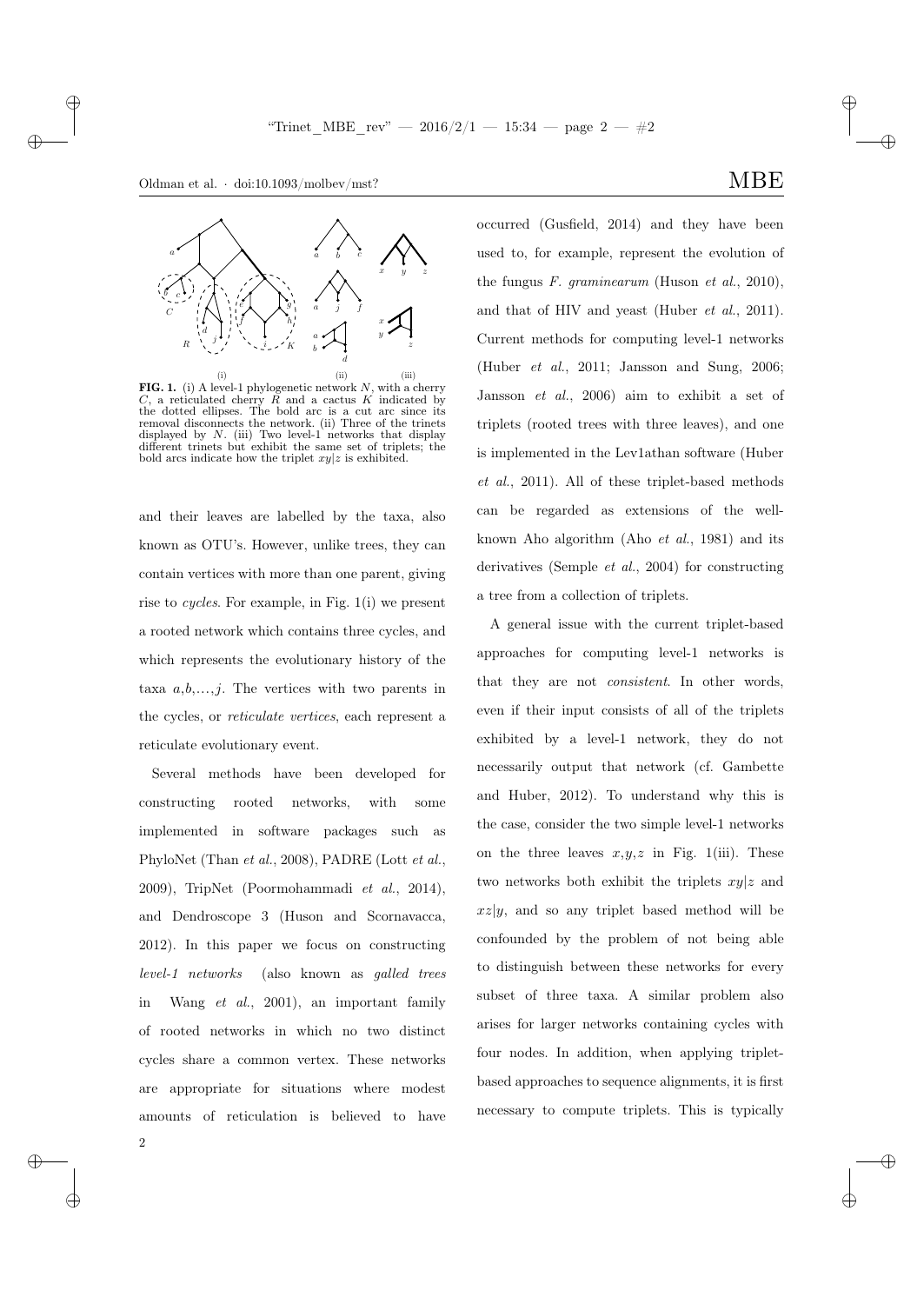✐

done by computing phylogenetic trees on separate regions of a sequence alignment, breaking these trees up into triplets and then combining them to make a collection of triplets (Huber *et al.*, 2011). Although not necessary, in practice this can mean that breakpoints also need to be computed, which can be challenging (Lemey et al., 2009).

 $\rightarrow$ 

 $\rightarrow$ 

✐

✐

Here we introduce a new algorithm called TriLoNet (Trinet Level-one Network algorithm) to build level-1 networks. The method works by piecing together three-leaved, level-1 networks or  $trinets$  (see e.g. Fig.  $1(ii)$ ). In particular, TriLoNet can be thought of as a supernetwork method for constructing rooted networks from smaller rooted networks (cf. e.g. Grunewald et al. (2013); Huson et al. (2004) for examples of supernetwork approaches for unrooted networks). In contrast to triplets, the trinets displayed by a level-1 network do determine the network (Huber and Moulton, 2012). Essentially, the problem illustrated by the two networks in Fig. 1(iii) does not arise as there is only one possible trinet on each subset of three taxa displayed by a network, a fact that we exploit to show that TriLoNet is consistent. In addition, we develop a method to compute trinets from a sequence alignment without the need to compute breakpoints, thus eliminating the need to preprocess alignments. This provides a way to infer networks directly from sequences, which is an important goal in the theory of phylogenetic networks (Yu et al., 2014, p.16453).

TriLoNet uses a bottom up approach that is similar in style to the Neighbor-Joining algorithm (Saitou and Nei, 1987). Essentially, as with Neighbor-Joining which selects a cherry at each stage, TriLoNet identifies either a (possibly reticulated) cherry or a cactus that hangs off the bottom of a level-1 network as illustrated by the dotted ellipses  $C$ ,  $R$ , and  $K$  in Fig. 1(i). It then replaces the selected cherry or cactus with a single leaf, recomputes the trinet set, and continues to iteratively look for cherries and cactuses until a level-1 network is constructed. This yields a polynomial time algorithm whose full description is presented in the Materials and Methods section, and whose consistency is proven in the Supplementary Material. Note that alternative algorithms have been presented for deciding whether or not a collection of trinets fits perfectly on a level-1 network (e.g. Huber and Moulton, 2012; Huber et al., 2015) but, unlike TriLoNet, they are unable to construct a network for more general collections of trinets that do not fit perfectly on any level-1 network.

#### Results and Discussion

We refer to the Materials and Methods section for the terminology used in this section.

## Comparison study

We begin by analysing the effect of introducing noise into a set of trinets that is consistent with a level-1 network for both TriLoNet and Lev1athan. The idea of this approach is to see how the two

3

✐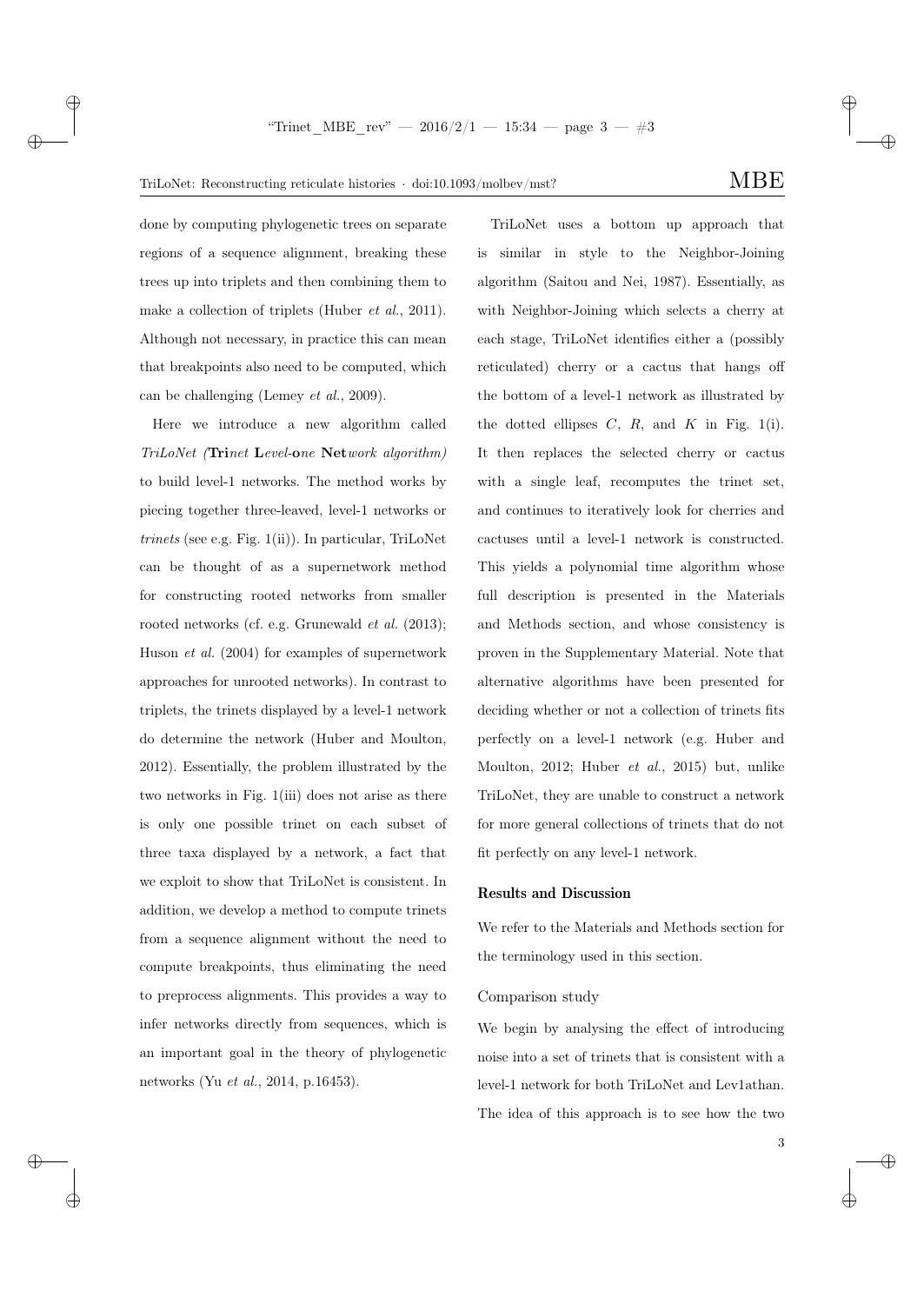## Oldman et al.  $\cdot$  doi:10.1093/molbev/mst? MBE

 $\rightarrow$ 

✐

methods perform as the data becomes less and less like that for a given level-1 network. To do this, we used an experimental scheme adapted from Huber et al. (2011). Central to this scheme is a parameter  $\epsilon$  which gives the percentage of noise to be introduced. In particular, for each  $\epsilon$ equal to 0,1,2,5,10,15,20,25,30, using the network generator in Huber et al. (2011) we obtain a collection  $M$  of random level-1 networks that contains 100 networks with leaf sizes in the range  $1+(10\times j)$  to  $10\times (j+1)$  for each  $2\leq j\leq 9$ . Then, for every network  $M$  in  $\mathcal{M}$ , we constructed the trinet collection  $\mathcal{T}_{\epsilon}(M)$  by randomly replacing  $\epsilon$ % trinets in  $\mathcal{T}(M)$ , the collection of all trinets displayed by  $M$ , with ones of different type chosen uniformly at random. To construct a triplet collection with a noise level comparable to that of the trinet collection, we also consider the collection  $\text{Tr}_{\epsilon}(M)$  of all triplets that are exhibited by some trinet in  $\mathcal{T}_{\epsilon}(M)$ . The collections  $\mathcal{T}_{\epsilon}(M)$ and  $\text{Tr}_{\epsilon}(M)$  are then used as inputs for TriLoNet and Lev1athan, respectively.

To measure the similarity between the input network  $M$  and output network  $N$ , we compute the triplet consistency score

$$
C'(N,M) = \frac{|\text{Tr}(N) \cap \text{Tr}(M)|}{|\text{Tr}(M)|}
$$

as defined in Huber et al. (2011) and a trinet consistency score  $C(N,M)$  using the same formula with  $\text{Tr}(N)$  and  $\text{Tr}(M)$  replaced by  $\mathcal{T}(N)$  and  $\mathcal{T}(M)$ , respectively. Here  $\text{Tr}(N)$  and  $\text{Tr}(M)$ denote the collection of all triplets exhibited by N ✐

✐

✐

✐

and M, respectively. Note that both scores take on values in [0,1]. Moreover,  $C(N,M)=1$  implies that N is equal to M (Huber and Moulton, 2012), although this does not necessarily hold for the  $C'$ -score (cf. Huber et al., 2011, p.643).



**FIG. 2.** The plot of  $\epsilon$  (*x* axis) against the average triplet (lines with triangles) and trinet (lines with squares) and trinet (lines with consistency score (y axis). TriLoNet scores are indicated by solid lines, whilst those for Lev1athan by dashed lines.

The average  $C$ - and  $C'$ -scores that we obtained over all inputs are summarised in Fig. 2. Note that when  $\epsilon = 0$  (i.e. there is no noise), the average C-score for TriLoNet is 1, as expected, and 0.999 for Lev1athan. So, for a very small portion of networks in  $M$  Lev1athan outputs a slightly different network, possibly due to the small cycle problem mentioned above. For the C'-score, Lev1athan performs very well and has an average score close to one, although this does not imply that it produces networks identical to the input ones. As probably to be expected, when  $\epsilon$  increases, the average C-score decreases for both TriLoNet and Lev1athan, but TriLoNet has much higher C-score, which indicates a higher topological similarity to the input network in terms of trinets. For instance, for  $\epsilon = 5$ , the average C-score for the networks constructed by TriLoNet is 0.88 whilst 0.17 for Lev1athan. In

4

 $\rightarrow$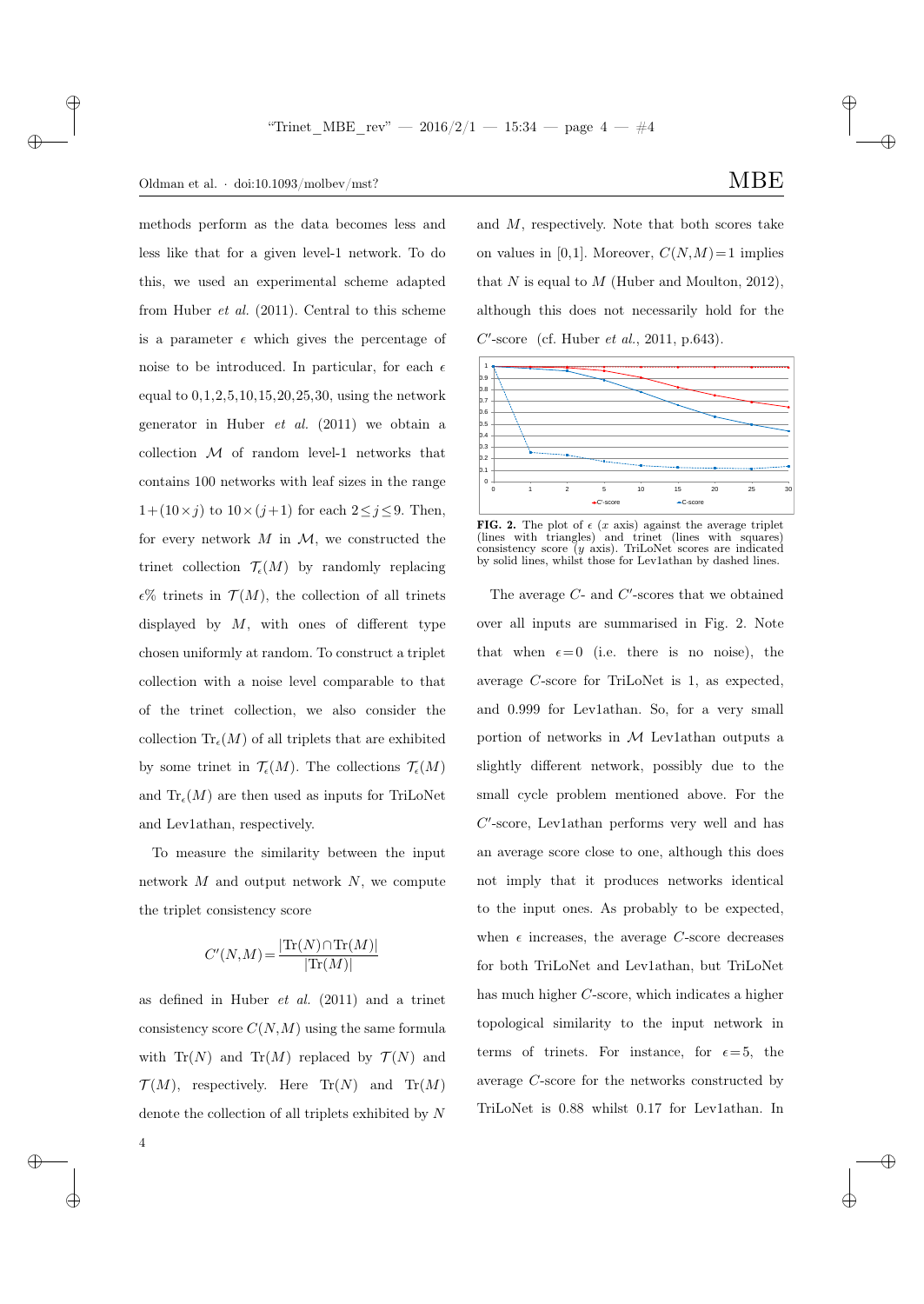✐

addition, we also computed the difference between the number of reticulation vertices in input and output networks for TriLoNet and Lev1athan. The results are summarised in Fig. 3. They indicate that compared to TriLoNet, Lev1athan tends to generate networks with more reticulations than necessary to represent the input data.



FIG. 3. The median of the difference between the number of reticulations in the networks constructed by TriLoNet (solid lines) and Lev1athan (dashed lines) compared with the input for the networks generated in the noise study. The  $x$ -axis is labelled by the number of leaves and the  $y$ -axis by the median differences. For  $\epsilon = 1,5,10$ ,  $\epsilon$ -percent means that the input data sets for the algorithms are respectively from the collection  $\mathcal{T}_{\epsilon}(M)$  and  $\text{Tr}_{\epsilon}(M)$  as detailed in the text.

#### Simulated Data

 $\rightarrow$ 

 $\rightarrow$ 

 $\oplus$ 

✐

We also studied the behaviour of TriLoNet on simulated sequence data. Following the scheme detailed in Holland et al. (2002, p.2054) for identifying recombinants, we generated artificial multiple sequence alignments for the six level-1 networks  $N_1,...N_6$  given in Fig. 4. Briefly, each network  $N_i$  contains precisely one reticulate vertex, the parent of taxon  $R_i$ , and two trees: the left (resp. right) tree consists of all the arcs of  $N_i$  except the arc directed towards the reticulate vertex from the right-hand (resp. lefthand). In particular, the taxon  $R_i$  represents a single recombinant sequence. For each network  $N_i$ , we then generated 100 DNA alignments of length 50,000bp on nine sequences  $a,b,\cdots,h,R_i$ 

by concatenating two subalignments of length 25,000bp that were simulated respectively along these two trees using Seq-Gen (Rambaut and Grass, 1997) with the K2P model and transitiontransversion bias 4.

We ran TriLoNet on the resulting alignments. We found that for networks  $N_4, N_5$  and  $N_6$  (for which the left and the right trees are more symmetrical), the TriLoNet networks were the same as the generating network in all 100 runs and for networks  $N_1$  and  $N_2$ , that they were the same for 94 and 96 out of 100 runs, respectively. For network  $N_3$ , the output tended not to be identical to  $N_3$ , but it still shared 83% of the trinets with  $N_3$  on average. Note that network  $N_3$  also caused difficulties for recombinant detection in Holland et al. (2002). A closer inspection of the output networks indicated that they differed from the input mainly because they contained a cherry with taxa  $a$  and  $b$  (data not shown), whilst  $a$  and  $b$  do not form a cherry in  $N_3$ . We also repeated the simulations with sequences length 100,000bp, and obtained similar results (data not shown).

### Biological data

To illustrate the applicability of our method, we present its application to three data sets for which some reticulate events have been documented in the literature.

HIV: We first consider an HIV data set consisting of eight HIV sequences with length 9953bp, representing subtypes A,B,D,F,G,J,H, as well

5

✐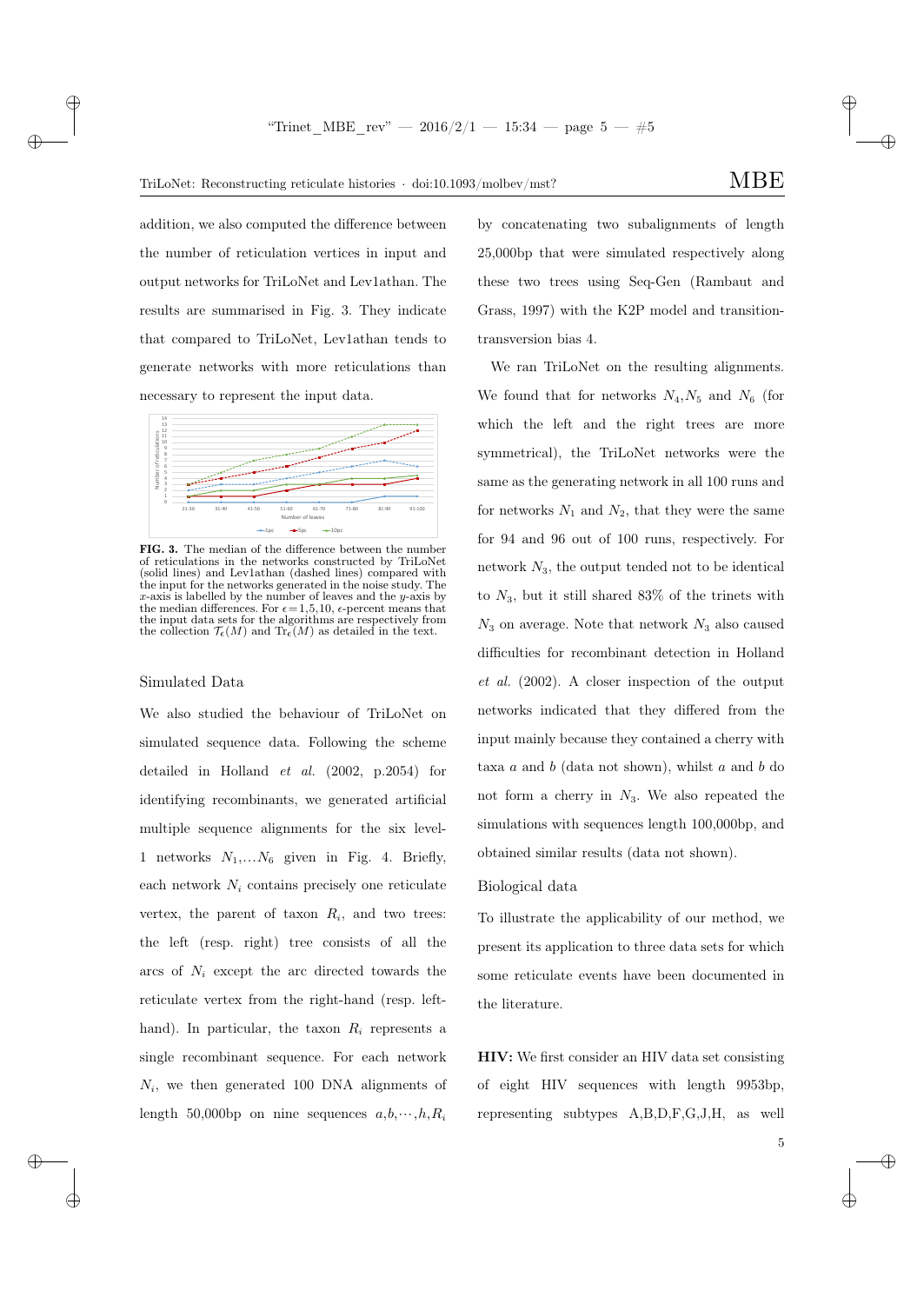



FIG. 4. Six level-1 networks used to generate artificial alignments (adapted from Holland *et al.*, 2002, Fig. 6). Here  $N_1$ (left) and  $N_4$  (right) are drawn in black, while  $N_i$  ( $i=2,3$ ) (resp.  $i=5,6$ ) is obtained from  $N_1$  (resp.  $N_4$ ) by replacing the parent of  $R_1$  and the three arcs incident with it by the parent of  $R_i$  and the three arcs incident with it (in light grey).<br>Branch lengths are drawn to scale; the expected number of substitutions from the root to each

as KAL-153, a recombinant sequence between subtypes A and B (cf. Lemey et al., 2009, Chapter 16).

This data set was also used to illustrate Lev1athan in Huber  $et$  al. (2011). Since Lev1athan is not designed to construct level-1 networks directly from sequence alignments, Huber *et al.* (2011) first constructed three gene trees using Neighbor Joining and the two breakpoints inferred in Lemey et al. (2009). Then, to obtain a network with KAL-153 being the only recombinant sequence, Huber et al. (2011) had to use a variant of Lev1athan that explicitly assumed that only one reticulate event had occurred and also restricted their analysis to the triplets derived from two of three gene trees. Note also that Huber et al. (2011) reported that two other network reconstruction methods, the cluster network and the galled network as implemented in Huson et al. (2007),

had problems too, postulating between 2 and 4 reticulation vertices (Huber *et al.*, 2011, p.646).

In Fig. 5(i) we present the TriLoNet network based on the whole sequence alignment which was computed without any additional assumptions. This indicates that one reticulate event took place. However instead of KAL-153, it identifies  $H$  as being the recombinant sequence. To explore this further, we reran our analysis with sequence  $H$ removed. In Fig. 5(ii) we display the resulting network, in which KAL-153 now appears as a recombinant of A and B subtypes, which agrees with the analysis in Lemey et al. (2009). In particular, this indicates that TriLoNet has the potential to identify recombinant sequences, although some care needs to be taken when interpreting results.

It is interesting to also compare the TriLoNet for this data set with the split network in Fig. 6 generated by the NeighborNet

6

 $\rightarrow$ 

✐

✐

✐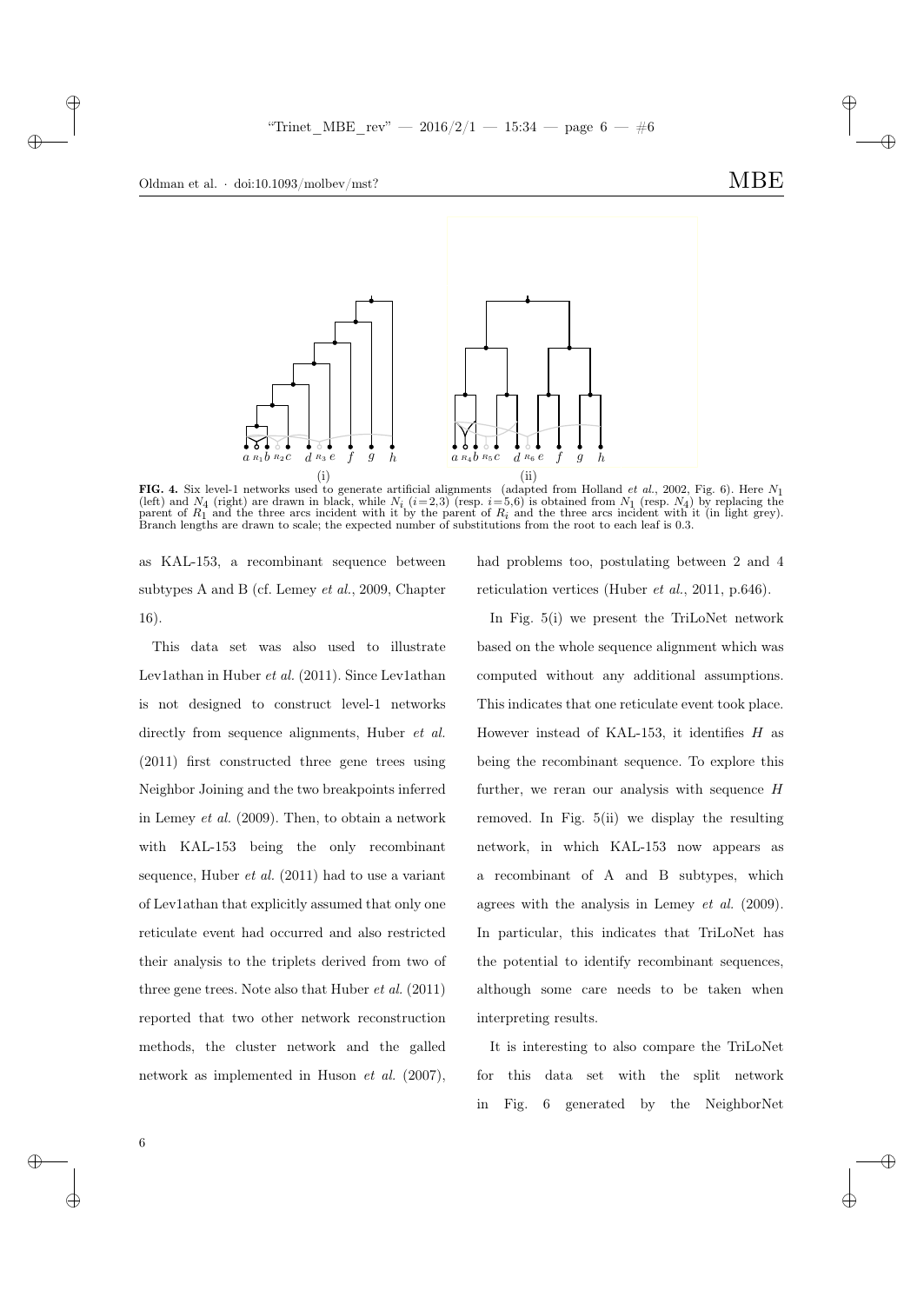✐

✐

7

✐

 $\rightarrow$ 

 $\rightarrow$ 

 $\oplus$ 

✐



(i)

(ii) FIG. 5. Phylogenetic networks inferred by TriLoNet for the HIV data set in the text.

algorithm (Bryant and Moulton, 2004) implemented in SplitsTree (Huson and Bryant, 2006) using the default settings. This network is not rooted and so, in contrast to the TriLoNet, the edges do not have directions. The network does however display bipartitions or splits of the data that are supported by the Hamming distance matrix calculated directly from the sequence alignment. The splits are represented by sets of parallel edges in the network all having the same length. In the split network we see a split represented which separates KAL-153 and subtype A from the rest of the subtypes, and another split which separates KAL-153 and subtype B from the rest of the subtypes. This is consistent with KAL-153 being a recombinant of subtypes A and B. The main difference is that, as the split network is not rooted, it does not represent an explicit evolutionary history for the data set, whereas the TriLoNet does (although it should be emphasised that NeighborNet was not designed to do this).

Giardia: We now consider a giardia data set, which consists of seven sequences with lengths approximately 17,000bp concatenated from three partial chromosomes, 3, 4, 5 with lengths roughly 6,000, 1,500 and 9,500 respectively (Cooper  $et al.$ ) 2007). Isolate WB represents genotype A1 and all other isolates genotype A2. In addition, sequences 303 and 305 are identical, and isolate 335 is believed to be a recombinant (Cooper et al., 2007).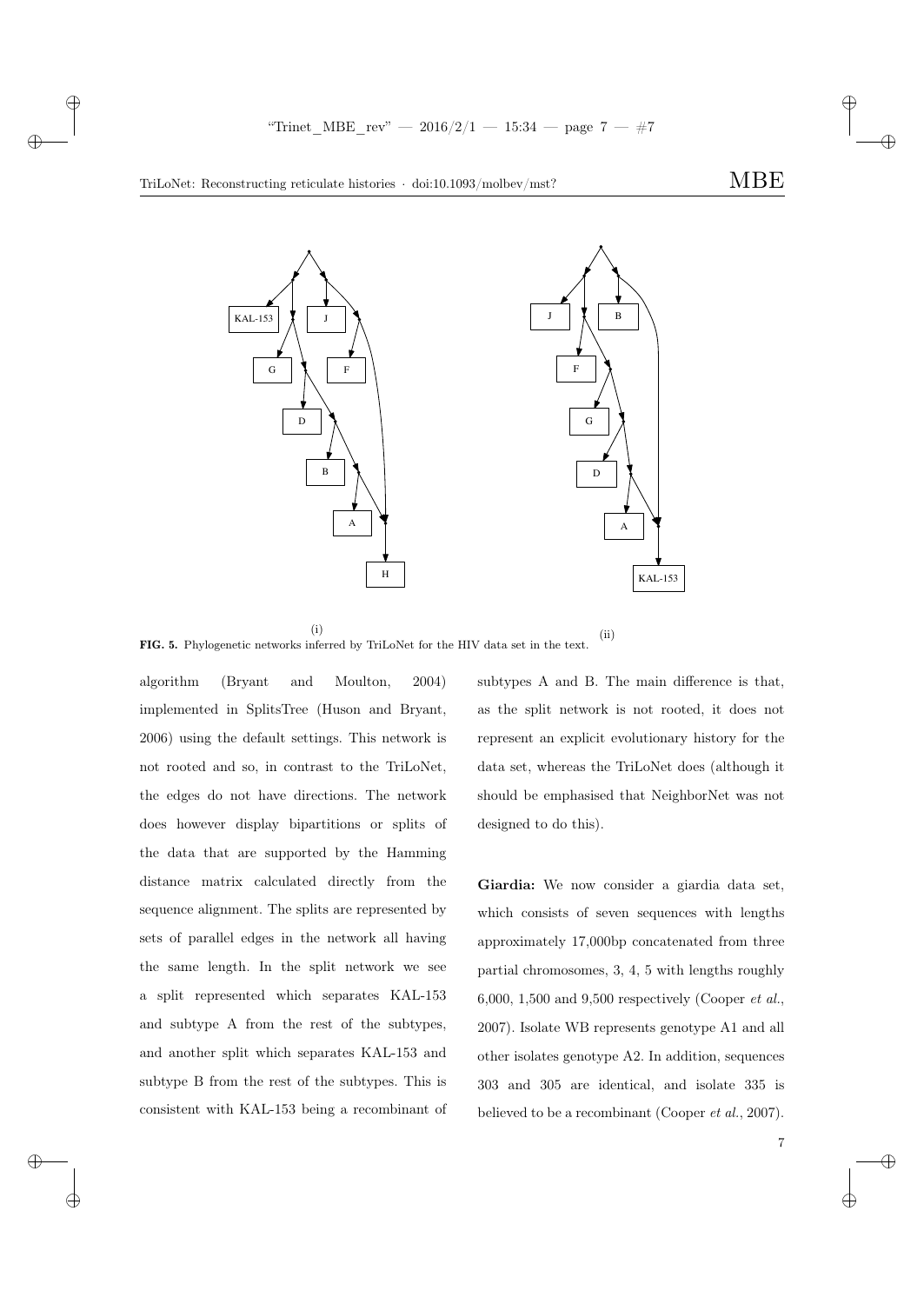$\rightarrow$ 

 $\oplus$ 

8

✐



FIG. 6. The split network constructed by the NeighborNet method for the HIV data set.

As the segments from the three chromosomes are known a priori, and have quite different lengths, we experimented with introducing some scaling into trinet calculation (see Step A1 below) to take these lengths into account. In particular, for  $i= 3,4,5$ , denoting by  $n_i$  the length of chromosome segment i, and by  $w_i(xy|z)$  the number of the sites on chromosome segment  $i$  for which sequences  $x$ and  $y$  have the same character while  $x$  and  $z$ have different characters, we replaced the quantity  $w(xy|z)$  in the computation of trinets by

$$
\frac{n_3w_3(xy|z) + n_4w_4(xy|z) + n_5w_5(xy|z)}{n_3 + n_4 + n_5}
$$

and do similar replacement for  $w(yz|x)$  and  $w(xz|y)$ .

The networks inferred by TriLoNet with and without rescaling incorporated are given in Fig. 7(i) and Fig. 7(ii), respectively. For reference, we also picture the split network generated by

the NeighborNet approach in Fig. 2 of the Supplementary Material. In both of the networks generated by TriLoNet, WB appears as an outgroup, as should be the case. Moreover, the two TriLoNets are quite similar although the second one postulates that 335 is a recombinant and is more representative of the three tree topologies given for each of the three chromosome segments presented in Cooper et al. (2007, Figure 3). More specifically, sequences 55, JH, 335 cluster together in the second network, which is in general agreement with the analysis presented in Cooper et al. (2007, p.1984). This analysis suggests that TriLoNet is again able to produce some informative histories, and also that it could be useful to rescale when prior breakpoint information is known concerning the input alignment.

✐

✐

✐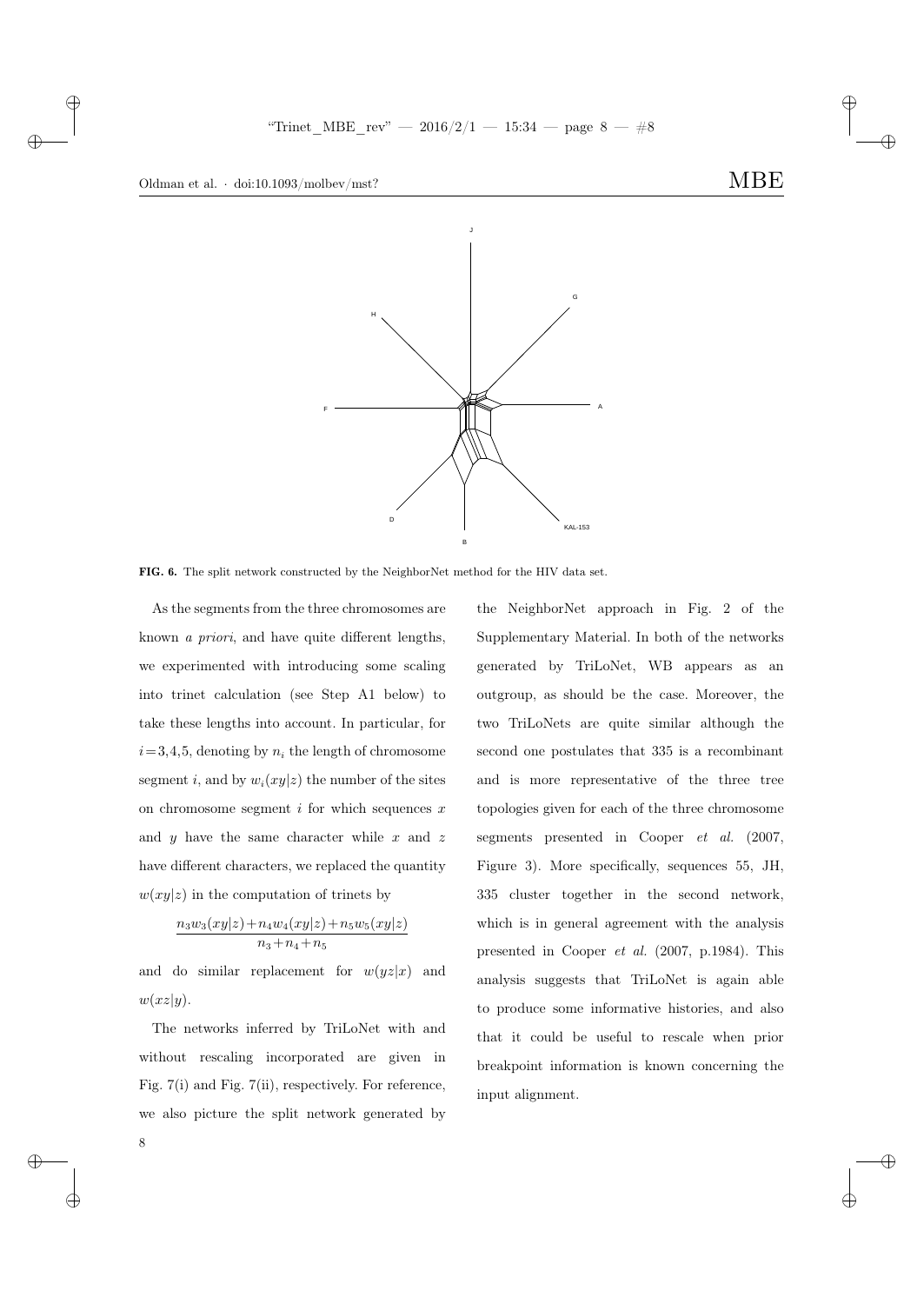✐

 $\rightarrow$ 

 $\rightarrow$ 

 $\oplus$ 

✐



FIG. 7. Phylogenetic networks inferred by TriLoNet for the giardia isolates.

HBV: To investigate the applicability of TriLoNet to larger data sets, we considered 25 HBV sequences of length 3229bp sampled from five genotypes (denoted A-D and F) that were presented in Bollyky et al. (1996). In Fig. 8 we present the TriLoNet network. As can be seen, genotypes F, C and A all appear within different clusters within the network, and genotype D is almost clustered together, with the exception for the recombinant sequence HPBADW1. The split network generated by the NeighborNet approach (see Fig. 3 in the Supplementary Material) also clusters together the five genotypes.

For the two recombinant sequences between different genotypes identified in Bollyky et al. (1996) the network identifies one, HBVDNA, with parent sequences from genotype A and D, as reported in Bollyky et al. (1996). This is also reflected in the NeighborNet, where there are splits which group HBVDNA with both A and D genotypes, in a similar fashion to the KAL-153 recombinant in the HIV data set above. The other, HPBADW1, does not appear as a recombinant, but instead as a leaf in the cactus that also contains HBVDNA as a leaf. When we removed HBVDNA from the analysis, HPBADW1 was subsequently identified as a recombinant sequence of genotypes A and B by TriLoNet (see Fig. 4 in the Supplementary Material), which is in line with the analysis in Bollyky et al. (1996). Also, in this network genotype D is disentangled from A and B groupings, which the HBVDNA sequence probably brought together being a recombinant of A and D genotypes. This suggests that although TriLoNet

9

✐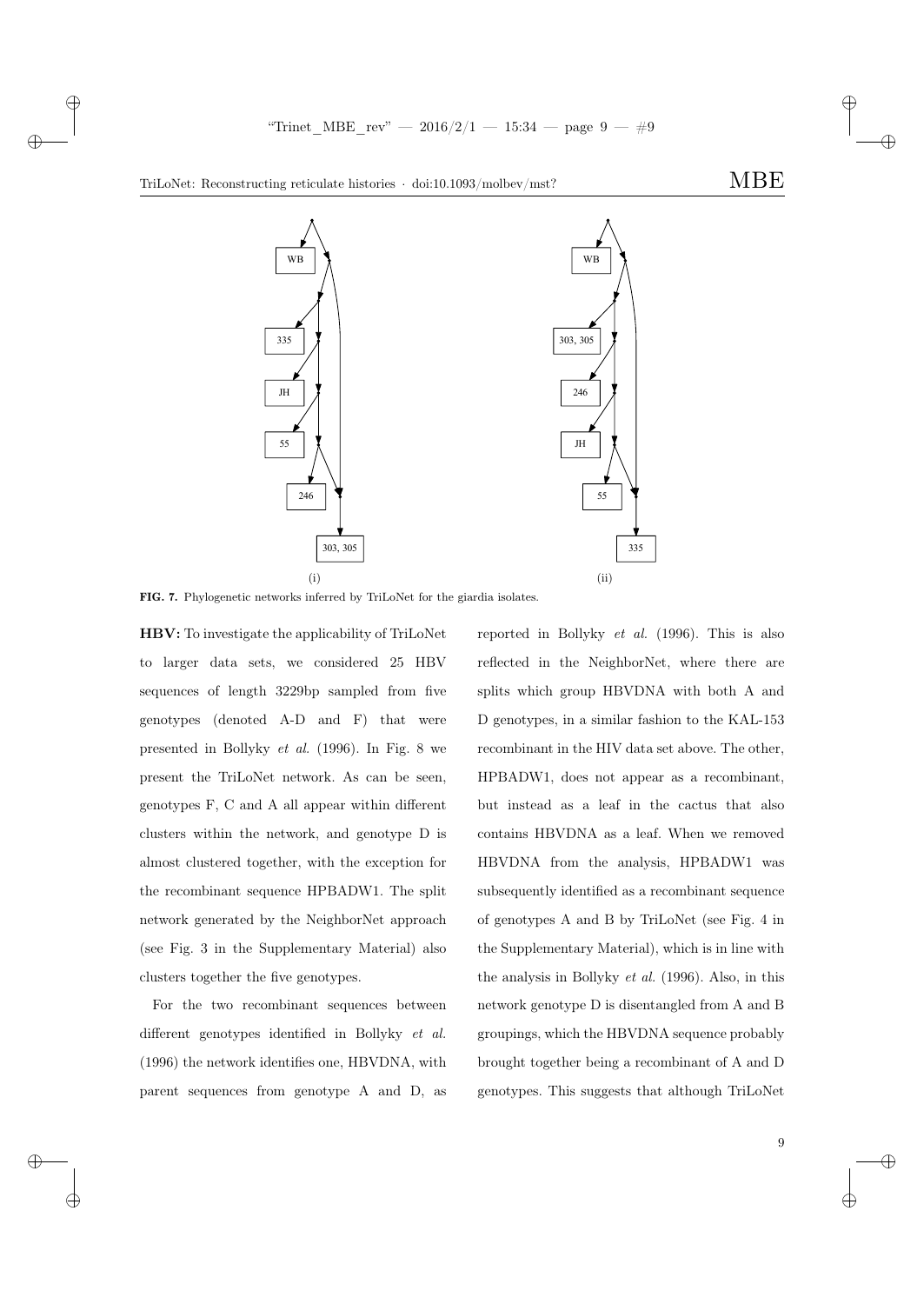is able to identity potential recombinants, a higher level network might be necessary to provide a better representation of this particular data set.

## Conclusion

 $\rightarrow$ 

✐

We have introduced and implemented a novel method called TriLoNet to infer level-1 networks directly from sequence alignments without having to, for example, compute breakpoints. It is the first supernetwork approach to construct rooted networks from real data by putting together smaller networks into a larger one, much like triplet-based supertree methods.

Our simulations indicate that the new approach compares favourably with the Lev1athan method for inferring level-1 networks from triplets. First, in simulations TriLoNet produces networks that are topologically more similar to the input networks, based on trinet-comparison. Moreover, TriLoNet does not require additional assumptions, and does not appear to add in as many additional reticulation vertices to represent the data. This may be related to the fact that trinets determine level-1 networks whereas triplets do not in general. In addition, our artificially generated alignments indicate that TriLoNet is quite good at reconstructing level-1 network topologies for some fairly simple scenarios without requiring breakpoints, and the real data sets illustrate that our method is able to build networks that can be helpful for understanding reticulate histories. In particular, TriLoNet could be useful for combining small networks computed using model based approaches. Note that this approach has proven useful for constructing phylogenetic trees (see, e.g. Schmidt et al., 2002).

There are various directions in which our method might be extended. For example, Lev1athan can work with partial triplet data, and so it would be interesting to develop a method that can cope with missing trinets. However, this could be challenging in view of the recent hardness result by Huber et al. (2015). In addition, instead of subnetworks with three leaves, one could consider subnetworks with larger number of leaves, say the so-called quarnets (subnetworks with four-leaves). However, the number of quarnet topologies is much larger than that of trinets, and inferring quarnets from sequence alignments could be much more complicated. Even so, it could be of interest to construct quarnets that always include an out group as a first step.

Another interesting direction could be to develop better ways of computing trinets from sequence data. One possibility could be a likelihood approach which would require the development of appropriate models. However, this could be challenging since even though there are methods for computing likelihoods for networks (e.g. Yu et al., 2014), these are not immediately applicable as they work by computing likelihood on trees in the network which do not necessarily determine the network even when branch lengths are known (Pardi and Scornavacca, 2015). In this regard the recent work of Nguyen

✐

✐

✐

✐

10

 $\rightarrow$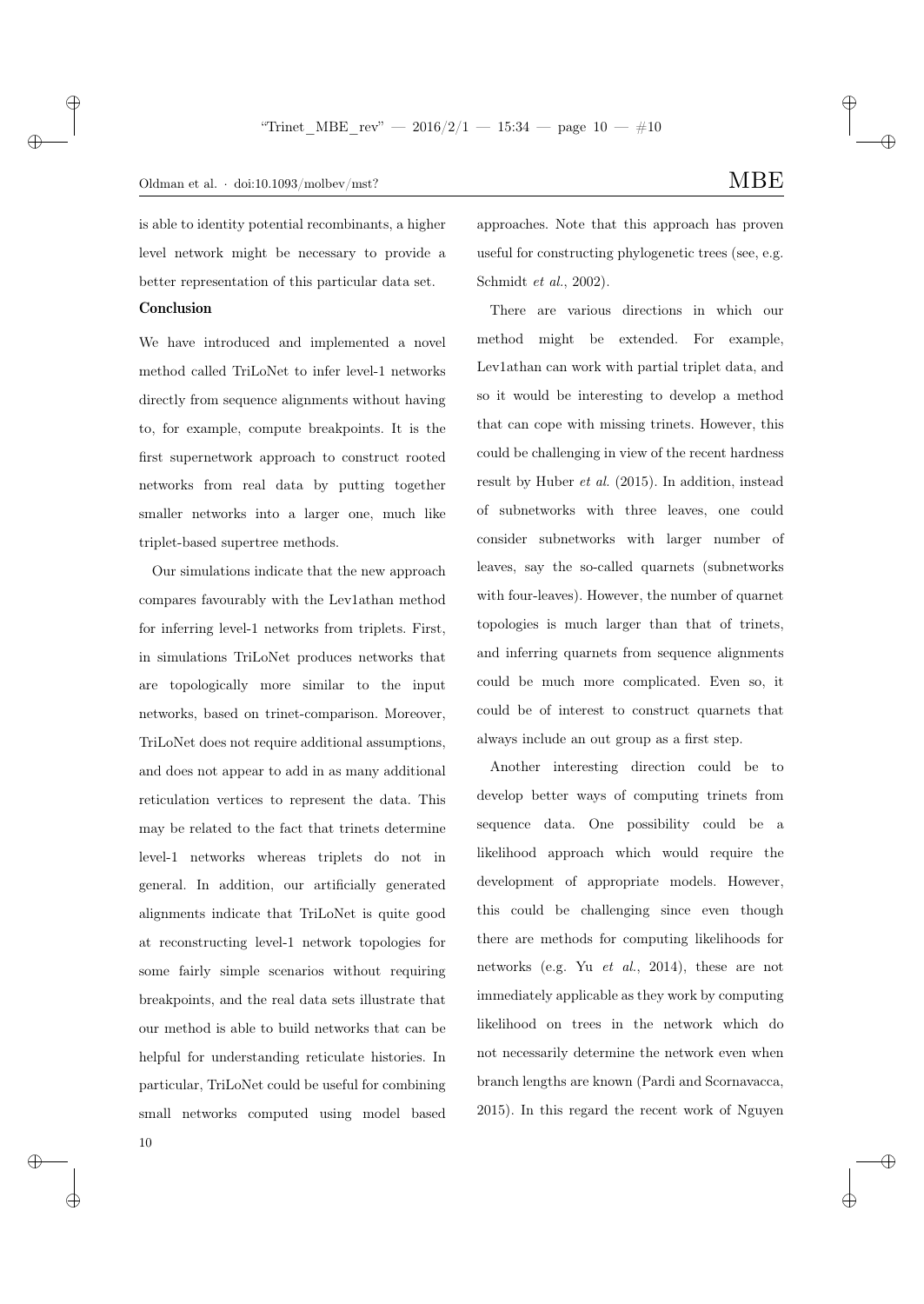✐



 $\rightarrow$ 

 $\rightarrow$ 

✐

✐



FIG. 8. The level-1 network constructed by TriLoNet for the HBV data set.

and Roos (2015) might hold some promise, as it does not require trees to compute networks, although it would have to be adapted to ensure that it always generated level-1 trinets.

It would also be of interest to consider higher level networks. Although a level-1 network is useful to model and represent the reticulate processes in some data sets, we have seen in our HBV example that higher level networks could be more appropriate for more complex data sets. In this direction, it is known that the trinets in a so-called level-2 network (i.e., a binary network in which each of the components obtained from removing all cut arcs contains at most two reticulation vertices) determine the network (van Iersel and Moulton, 2014), and so a method to construct level-2 networks should be feasible. However, some careful thought will be necessary as to how to compute level-2 trinets, as these are more complex and numerous than level-1 trinets, and it will probably also be much more intricate to put level-2 trinets together. In this regard, it might make more sense to restrict to a simpler subset of level-2 trinets.

In conclusion, we believe that our supernetwork based reconstruction method is a useful alternative for inferring informative networks, especially for data sets with a small number of reticulate events. We hope that this approach will serve to inspire new methods for constructing rooted networks by puzzling together small networks, a strategy that has already proven its worth for phylogenetic trees.

# Materials and Methods

## Phylogenetic networks

We begin by presenting some preliminaries concerning networks. A rooted phylogenetic

✐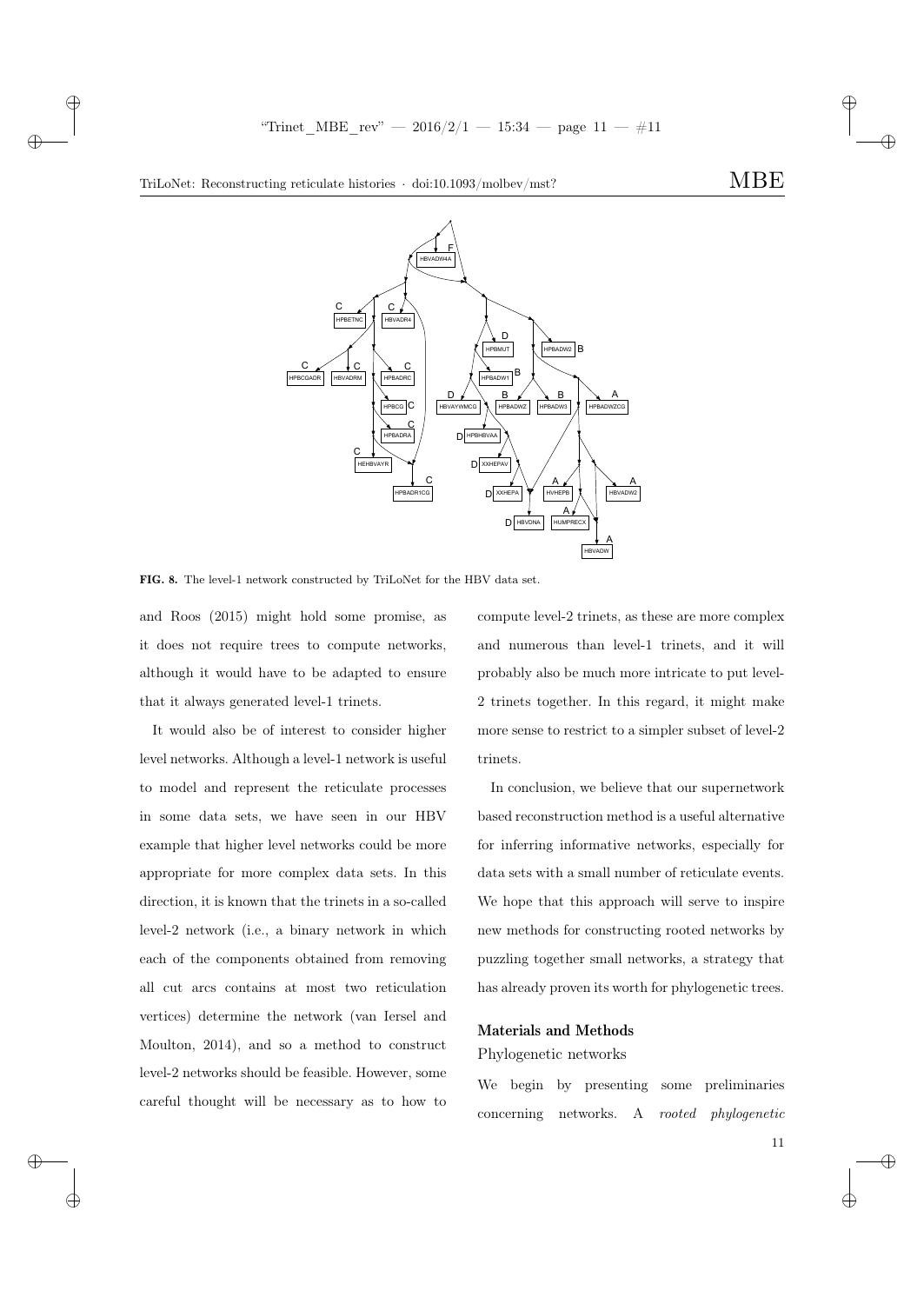## Oldman et al.  $\cdot$  doi:10.1093/molbev/mst? MBE

network N, or a network for short, is a directed graph containing a unique root with neither directed cycles nor vertices that have one parent and one child, and in which each leaf is uniquely labelled by a taxon from a given set of taxa. A network is binary if each vertex has at most two children, and at most two parents, and those vertices with two parents (the reticulations) have one child. In addition, a network is level-1 if each reticulation is contained in precisely one (undirected) cycle (Huson et al., 2010). Such networks are also known as galled trees (Gusfield, 2014). Unless stated otherwise, all our networks are level-1. An arc in a network is called a cut arc if it is not incident with a leaf and its removal disconnects the network. Note that given a cut arc  $\{u, v\}$  in a level-1 network such that there is no cut arc below  $v$ , the network consisting of  $v$  and all vertices and arcs below  $v$  is either a cherry (i.e., the two vertices below  $v$  are both leaves), a reticulated cherry (i.e.,  $v$  and its two children form a cycle and the two leaves below v are incident with this cycle) or a cactus (i.e.,  $v$  is in a cycle such that all of the vertices below  $v$  are either in the cycle or incident with a vertex in the cycle) with three or more leaves; see Fig. 1 (i).

The building blocks used in our algorithm are networks with two and three leaves, known respectively as binets and trinets. As depicted in Fig. 9. there are precisely two types of binets and eight types of trinets (up to relabelling the leaves) (Huber and Moulton, 2012). Note that all ✐

✐

the trinets have a cut arc except for those of type  $S_1$  or  $S_2$ .

A binet or trinet  $T$  is *displayed* by a network  $N$  if there exists a vertex  $u$  in  $N$  such that  $T$ can be obtained from  $N$  by deleting all vertices and arcs that are not on a directed path from u to a taxon contained in  $T$  and then repeatedly suppressing vertices with one parent and one child and replacing parallel arcs by single arcs until neither operation is applicable. The set consisting of all trinets displayed by N is denoted by  $\mathcal{T}(N)$ . Note that it is necessarily dense, that is, it contains precisely one trinet for each combination of three taxa. It is known that a binary level-1 network is encoded by the collection of trinets that it displays (Huber and Moulton, 2012).

Note that trinet  $T_1(x,y;z)$  in Fig. 9 is just a tree or *triplet* and is also denoted by  $xy|z$ ; note that the other two triplets on these three taxa are  $xz|y$  and  $yz|x$ . The triplet  $xy|z$  is exhibited by a network N if  $T_1(x,y;z)$  can be obtained from the trinet T in  $\mathcal{T}(N)$  with leaf set  $\{x,y,z\}$  by deleting some (or none) arcs and suppressing the resulting vertices that have one parent and one child. For instance,  $xy|z$  is exhibited by  $S_2(x; y; z)$ but not by  $S_1(x,y;z)$ . Note that if the trinet  $T_1(x,y;z)$  is displayed by N, then the triplet  $xy|z$  is exhibited by N, but the converse does not necessarily hold. For example, triplet  $xy|z$  is exhibited by  $S_2(x; y; z)$ , but the trinet  $T_1(x,y; z)$ is not displayed by  $S_2(x; y; z)$ . The set of triplets exhibited by  $N$  is denoted by  $\text{Tr}(N)$ .

 $\rightarrow$ 

 $\oplus$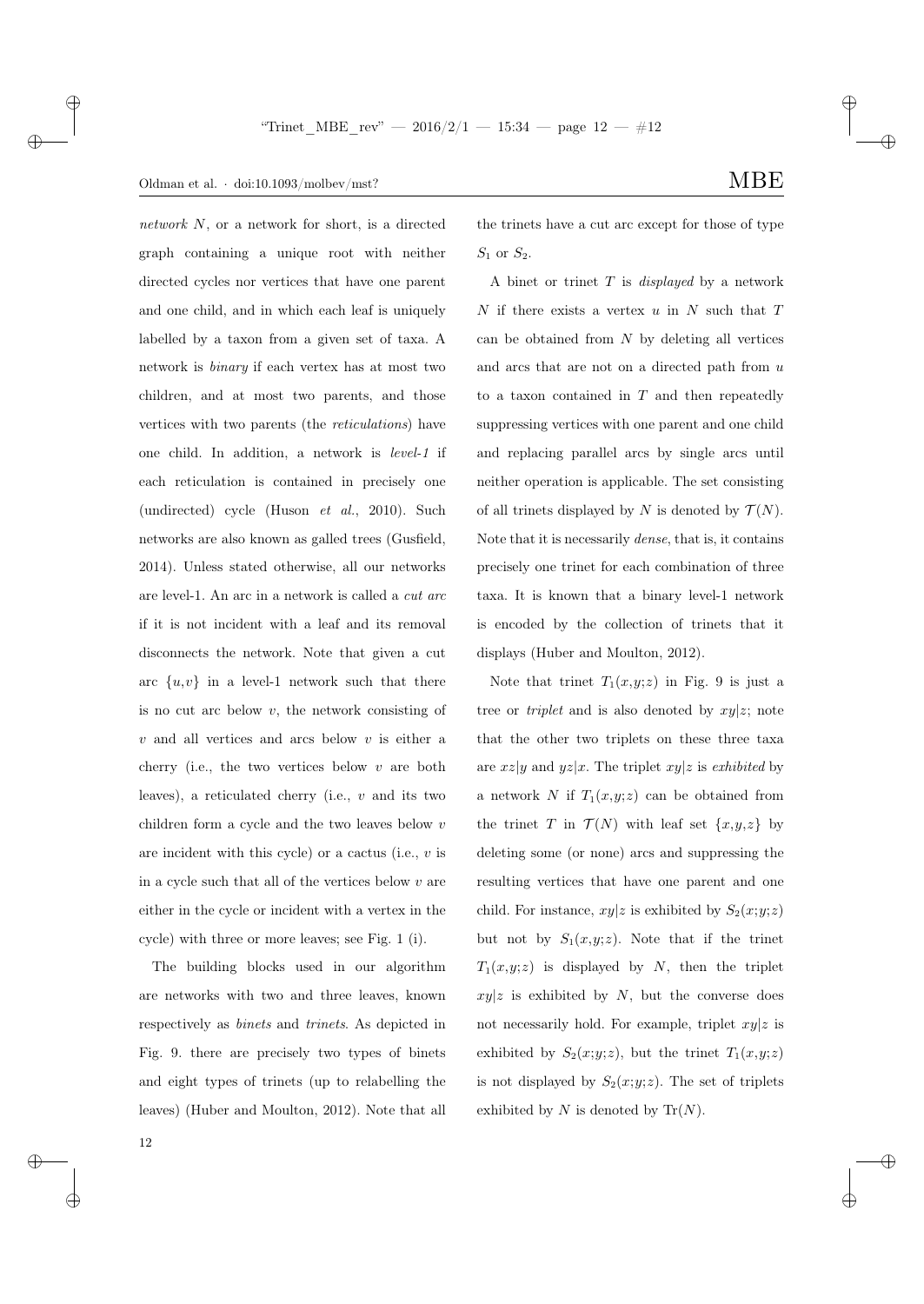"Trinet\_MBE\_rev" —  $2016/2/1$  —  $15:34$  — page  $13 - #13$ 

✐

✐





FIG. 9. The two types of binets and the eight types of trinets.

#### Trinets from sequences

 $\rightarrow$ 

 $\rightarrow$ 

 $\oplus$ 

✐

The first stage in our approach is to compute a dense set of trinets from a multiple sequence alignment (MSA) on a given set of taxa  $X$ . More precisely, for each triple of taxa in  $X$ , we assign a trinet to the triple using the following three steps.

**Step A1:** For each triple  $t = \{x, y, z\}$  of taxa  $x,y,z$  from  $X$ , we consider the subalignment of the MSA on  $x, y$  and  $z$ . For each of the three possible triplets on t, say  $xy|z$ , we compute a weight  $w(xy|z)$  defined as the number of sites in the subalignment such that the character states (e.g., nucleotides for DNA) are the same for  $x$  and  $y$  and different to the one for  $z$ . In addition, assuming  $w(xy|z) \geq w(xz|y) \geq w(yz|x)$ , we introduce the following score

$$
\delta_t = \frac{w(xy|z) - w(xz|y)}{w(xz|y) - w(yz|x)}
$$

,

with the convention  $\delta_t = w(xy|z) - w(xz|y)$  if the denominator in the definition equals zero. Intuitively, this score indicates whether the trinet

associated to t should contain a cut arc or not. In other words, a higher  $\delta_t$  score gives greater support for assigning  $t$  a trinet that contains a cut arc separating x and y from z. Note that this  $\delta_t$  score is closely related to the  $\delta$ -score used to measure 'treelikeness' in statistical geometry (see, e.g. Holland et al., 2002, and the references therein).

**Step A2:** Using the score  $\delta_t$  computed in the first step and a threshold  $\kappa$ , we partition the set of triples of taxa from  $X$  into two subsets. The first is  $\Sigma_{\kappa}$  that contains all triples of taxa whose  $\delta$ -score is greater than or equal to  $\kappa$ . All other triples form the second subset, denoted by  $\Sigma_{\kappa}^{c}$ . The basic idea is that a triple in  $\Sigma_{\kappa}^c$  is less likely to contain a cut arc and hence will be assigned a trinet of type  $S_1$ or  $S_2$ , while a triple in  $\Sigma_{\kappa}$  will be assigned to a trinet of other types.

To obtain a  $\kappa$  value for applications, we simulated sequences along a representative collection of weighted trinets for all eight types of trinets in Fig. 9 (see the Supplementary Material

✐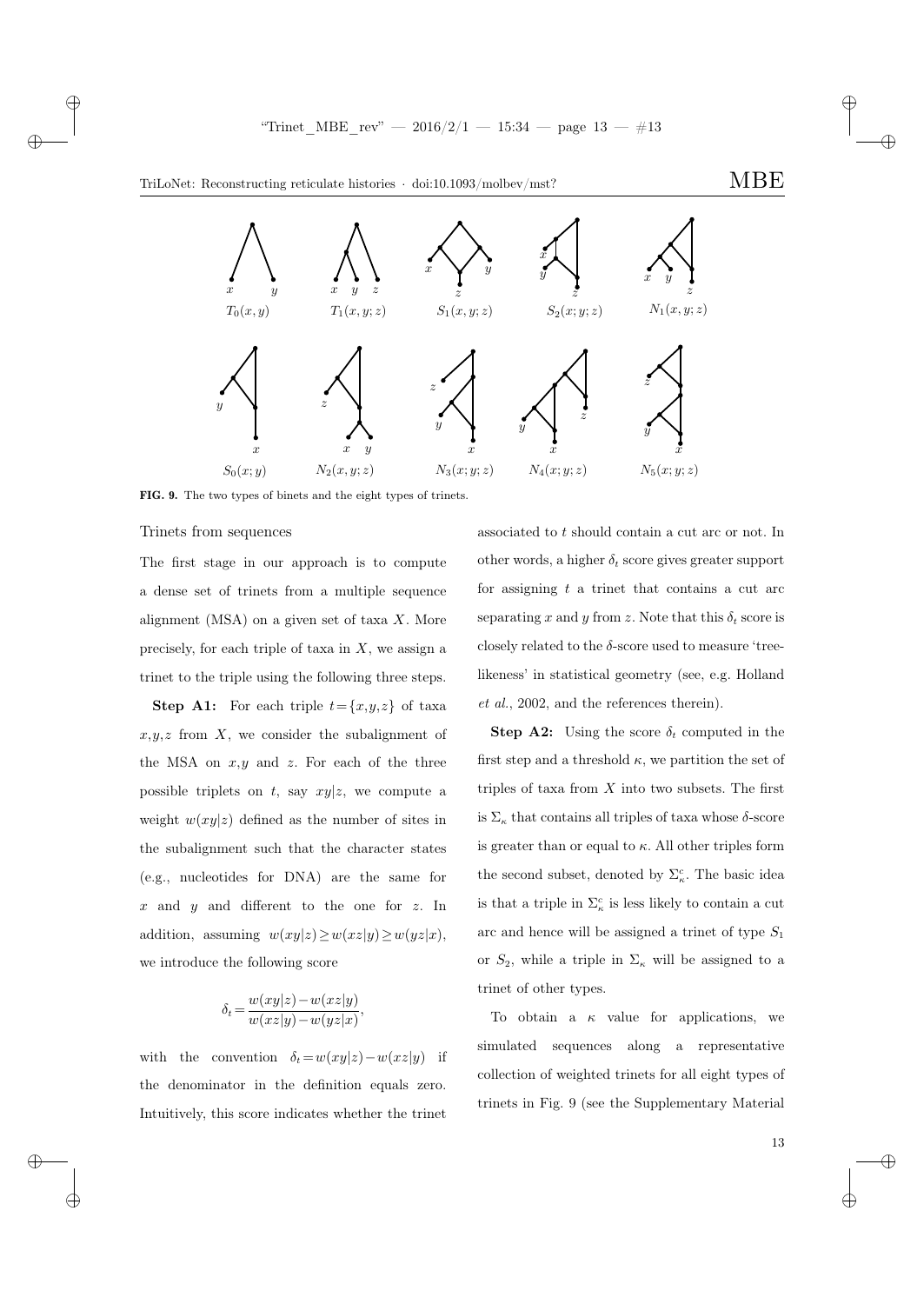## Oldman et al.  $\cdot$  doi:10.1093/molbev/mst? MBE

 $\rightarrow$ 

✐

for more details). For each of the weighted trinets, we generated and concatenated sequences along all trees with three leaves embedded in the trinet using the K2P model with transition-transversion bias 4 and computed the  $\delta$ -scores. In most cases a  $\kappa$  value of 6 or 7 could correctly distinguish trinets with types  $S_1$  and  $S_2$  from the other types of trinets. We therefore took a default value of  $\kappa = 6.5$ .

Step A3: In this step we assign a trinet of type  $S_1$  or  $S_2$  to each triple  $t = \{x_1, x_2, x_3\}$  in  $\Sigma_{\kappa}^c$ . Without loss of generality, we assume that the number of triples in  $\Sigma_{\kappa}$  containing  $x_i$  is greater than or equal to that containing  $x_j$  for  $1 \le i < j \le 3$ . Let  $w_t$  be the minimum weight among the three triplets on  $t$ . Then we assign the unique trinet of type  $S_1$  or  $S_2$  such that this trinet contains  $x_1$ below its reticulate vertex and does not exhibit the triplet with the minimum weight. More precisely, we assign the trinet  $S_1(x_2,x_3;x_1)$  to t if  $w_t =$  $w(x_2x_3|x_1)$ , and  $S_2(x_2;x_3;x_1)$  if  $w_t = w(x_1x_2|x_3)$ , and  $S_2(x_3; x_2; x_1)$  otherwise. We denote the set of trinets obtained in this step by  $\mathcal{T}_S$ .

Step A4: The last step is to assign a trinet to each triple  $t = \{x, y, z\}$  in  $\Sigma_{\kappa}$ . For simplicity, assume as before that the triplet  $xy|z$  has the maximum weight amongst the three possible triplets on  $t$ . We then assign a trinet  $T$  to  $t$  in which there exists a cut arc separating  $x$  and y from z (i.e. a trinet T of the form  $T_1(x,y;z)$ ,  $N_1(x,y;z), N_2(x;y;z), N_3(x;y;z), N_4(x;y;z)$  or  $N_5(x; y; z)$  so that the number of trinets that have ✐

✐

already been assigned to some triple and share a binet with  $T$  is maximised.

### Cut arc sets

As mentioned in the Introduction, a fundamental step in our algorithm is the selection of a (possibly recticulated) cherry or a cactus. These lie below cut arcs in the network, and so we shall now explain how subsets of leaves that lie below a cut arc can be related to certain subsets of the taxa that can be derived by just considering the trinets displayed by the network.

To this end, we call a subset A of the leaf set of a network a *cut arc*  $(CA-)$  *set* if there exists a cut arc  $(u, v)$  in the network such that A contains precisely the taxa below  $v$ . Since a cut arc is not incident with a leaf, a CA-set contains at least two taxa. For example, the CA-sets of network  $N$  in Fig. 1 are  $\{b,c\}$ ,  $\{d,j\}$  and  $\{e,f,g,h,i\}$ . We call a CA-set A minimal if no proper subset B of A is a CA-set. Note that a minimal CA-set in a level-1 network is necessarily the leaf set of a cherry, a reticulated cherry or a cactus.

We now explain how the problem of finding minimal CA-sets in a network  $N$  can be translated into a graph theoretical problem given in terms of  $\mathcal{T}(N)$ . This has the advantage of allowing us to formulate an algorithm to deal with arbitrary dense trinet sets which uses standard graph theory algorithms.

To this end, given a dense collection  $\mathcal T$  of trinets with leaves labelled by elements in a set  $X$  we associate the digraph  $\Omega(\mathcal{T})$  which has vertex set

14

 $\rightarrow$ 

 $\oplus$ 

✐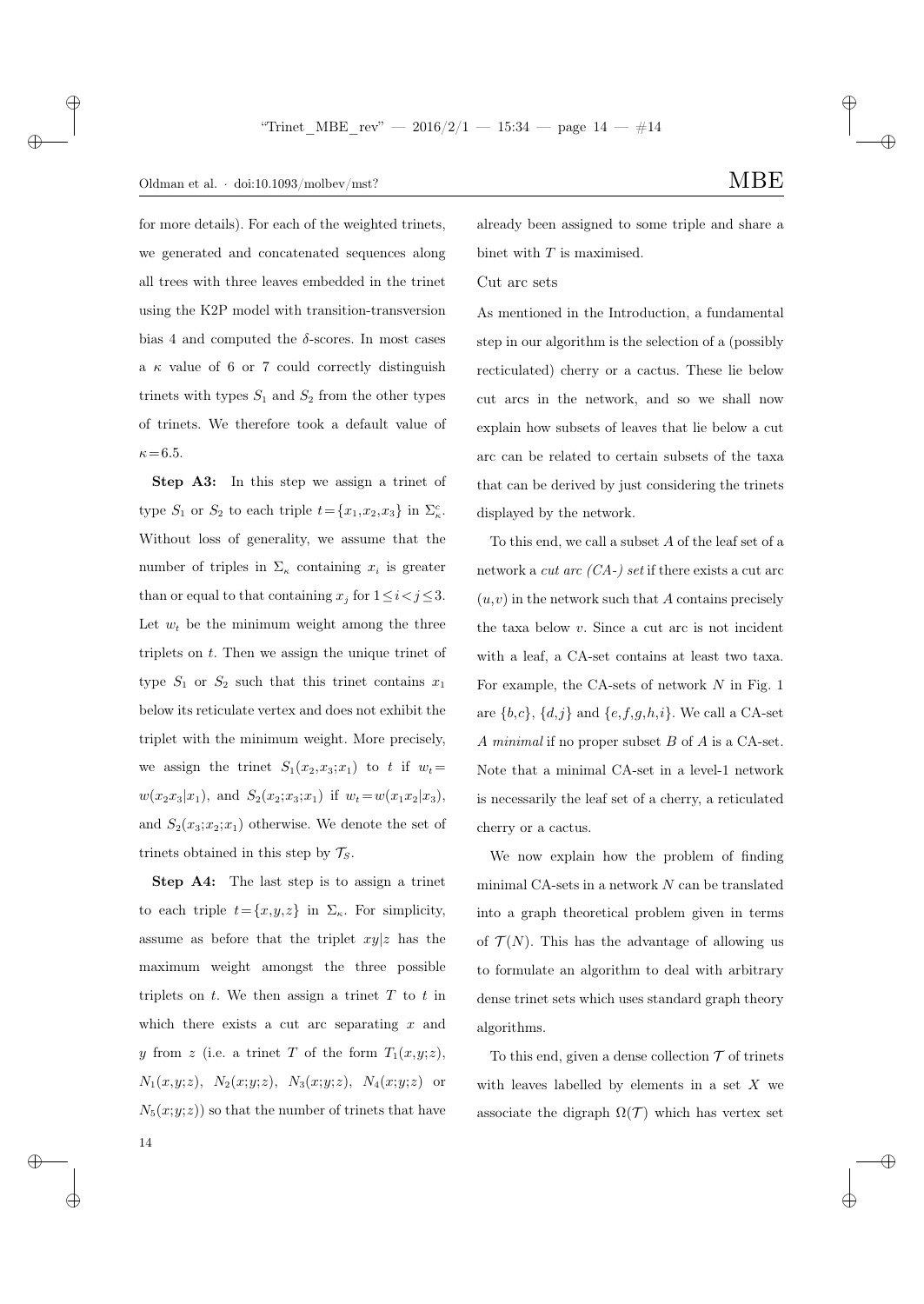✐

X and arc set consisting of those  $(x, y)$  such that there exists no taxon  $z \in X - \{x, y\}$  for which  $\{x, z\}$ is a CA-set for the trinet in  $\mathcal T$  with leaf set  $\{x,y,z\}$ . For example, Fig. 10 depicts the digraph  $\Omega(\mathcal{T}(N))$ for the trinet collection  $\mathcal{T}(N)$  induced by the network  $N$  in Fig. 1(i).



FIG. 10. An example of digraph  $\Omega$ .

 $\rightarrow$ 

 $\rightarrow$ 

 $\oplus$ 

✐

Now, recall that a subset A of the vertex set of a digraph is called a sink set if there exists no arc  $(u, v)$  in the digraph with u in A and v not in A. In addition, we call a sink set A in a digraph small if A is non-singleton and none of its proper non-singleton subsets is a sink set. For the network  $N$  depicted in Fig. 1(i), the minimal CA-sets are  $\{b,c\}$ ,  $\{d,j\}$  and  $\{e,f,g,h,i\}$ , which are exactly the same as the small sink sets in the digraph  $\Omega(\mathcal{T}(N))$  in Fig. 10. This an illustration of the following result whose proof is given in the Supplementary Material.

THEOREM A. Suppose that  $N$  is a binary level-1 phylogenetic network on X with at least three leaves. If  $A$  is a proper subset of  $X$ , then the following assertions are equivalent:

- (i)  $A$  is a minimal  $CA\text{-}set$  in  $N$ .
- (ii) A is a small sink set in  $\Omega(\mathcal{T}(N))$
- The TriLoNet algorithm

As with the Neighbor-Joining algorithm (Saitou and Nei, 1987) for inferring phylogenetic trees, our TriLoNet algorithm is based on a bottom up

approach. Using Steps A1-A4 above if necessary, we shall assume that the input is a dense collection of trinets  $\mathcal T$  on X. As outlined in the Introduction, our algorithm works by iteratively identifying cherries, reticulated cherries or cactuses. We now briefly present the algorithm in three steps, with a full description and complexity analysis included in the Supplementary Material.

Step B1: We begin by identifying a nonsingleton subset  $Y$  of  $X$  that corresponds to a (possibly reticulated) cherry or cactus. To do this, for *i* ranging between 1 and  $|X|$ –1, we compute the smallest i for which the graph  $\Omega_i(\mathcal{T})$  contains at least one arc, where  $\Omega_i(\mathcal{T})$  has vertex set X and arc set consisting of those  $(x,y)$  such that there are less than i taxa  $z \in X - \{x, y\}$  for which  ${x,z}$  is a CA-set for the trinet in  $\mathcal T$  with leaf set  ${x,y,z}$ . Note that  $\Omega_1(\mathcal{T}) = \Omega(\mathcal{T})$ , and so  $\Omega_i(\mathcal{T})$ can be thought of an augmentation of  $\Omega(\mathcal{T})$  which allows us to compute small sink sets even in case there are none to be found in  $\Omega(\mathcal{T})$ . The existence of a smallest index i follows since each arc in  $\Omega_i(\mathcal{T})$ is also contained in  $\Omega_{i+1}(\mathcal{T})$ , and there exists an arc between each pair of vertices in  $\Omega_{|X|-1}(\mathcal{T})$ .

Now, to identify the subset  $Y$  of  $X$ , we simply compute a small sink set in  $\Omega_i(\mathcal{T})$  for the smallest index i. This can be done in polynomial time by using Tarjan's algorithm (Tarjan, 1972) for computing the strongly connected components of a digraph. We give the full details in the Supplementary Material.

✐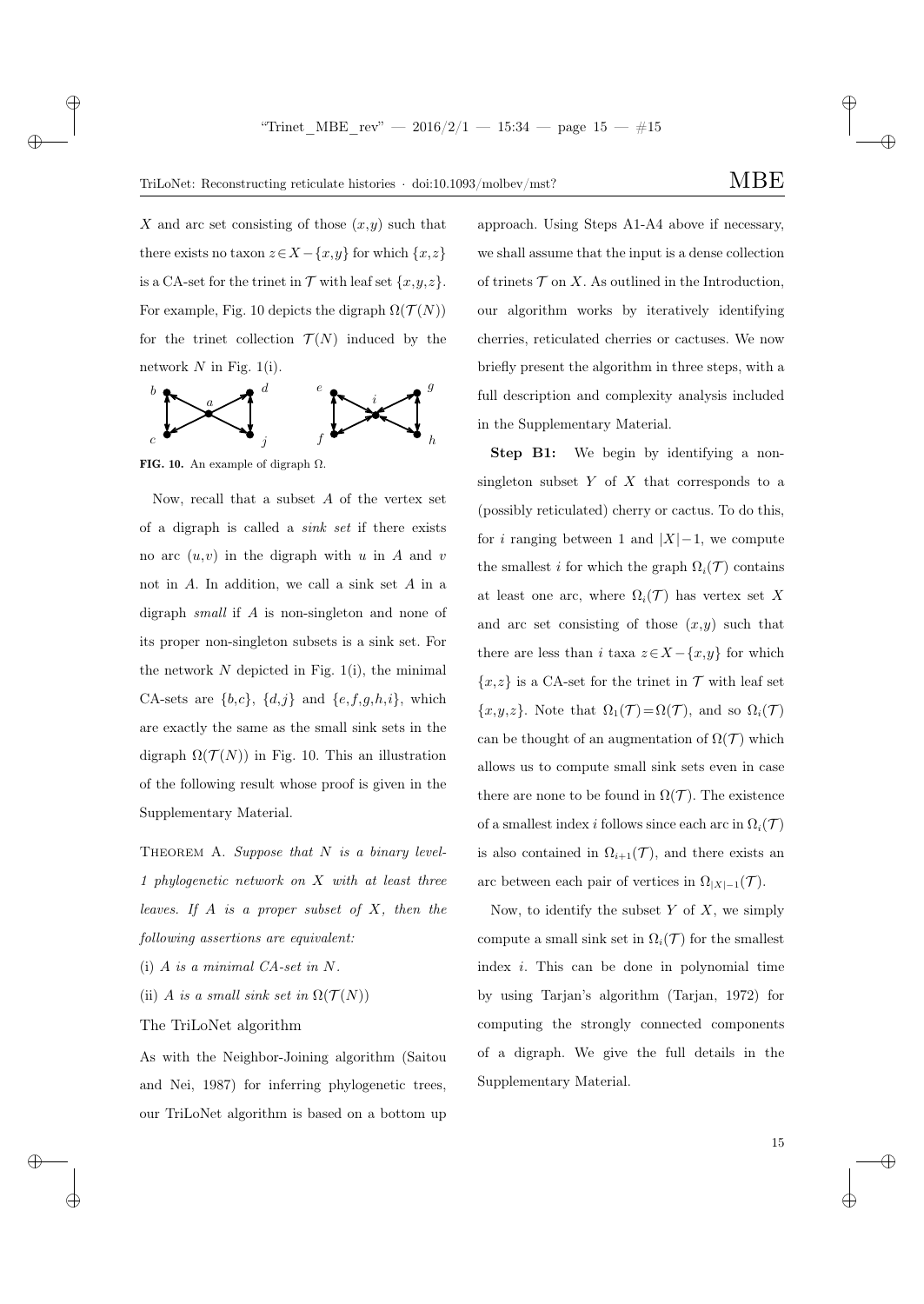## Oldman et al.  $\cdot$  doi:10.1093/molbev/mst? MBE

**Step B2:** We now associate a network  $N_Y$  that is either a (possibly reticulated) cherry or a cactus to the small sink set Y computed in Step 1. If Y contains two taxa, then  $N_Y$  is just the cherry or reticulated cherry that is displayed by the majority of trinets in  $\mathcal T$ . Otherwise, Y contains at least three taxa. Let  $\mathcal{T}_Y$  be the subset of trinets whose leaf set is a subset of  $Y$ . Then we construct the cactus  $N_Y$  with leaf set Y as follows. First, the child of the reticulate vertex in  $N_Y$  is the taxon  $z$  in Y that maximises the number of type  $S_1$ and  $S_2$  trinets in  $\mathcal{T}_Y$  which have z as the child of their reticulate vertices. Second, the split and relative ordering of taxa on the sides of the cactus is determined by considering the relative ordering of taxa determined by  $S_2$  trinets in  $\mathcal{T}_Y$ . The details are given in the Supplementary Material.

Step B3: If the subset Y obtained in Step 1 is  $X$  itself, the algorithm stops and outputs the network  $N_Y$ . Otherwise (i) we compute the trinet set  $\mathcal{T}^*$  induced by  $\mathcal T$  on the set  $X^*$  formed by replacing every element in the subset Y with a new taxon  $y^*$ , (ii) obtain a level-1 network  $N^*$  for  $\mathcal{T}^*$  recursively, and (iii) combine the two networks  $N_Y$  and  $N^*$  to form a level-1 network on X by replacing the taxon  $y^*$  in  $N^*$  with  $N_Y$ .

## Consistency and Implementation

In the Supplementary Material we prove that the TriLoNet algorithm is consistent. More specifically, we prove:

THEOREM B. If the TriLoNet algorithm is applied to  $\mathcal{T}(N)$  for a level-1 network N, then it will output N.

This property was key in developing the TriLoNet algorithm as it guided the way in which we chose the selections given in Steps B1 and B2 of the algorithm. We have implemented the TriLoNet algorithm in JAVA and it is available for download at https://www.uea.ac.uk/computing/TriLoNet. It accepts three kinds of inputs: a NEXUS or FASTA file containing a sequence alignment, or a file specifying a dense set of trinets. The network constructed by the algorithm is outputted in the eNewick format (see, e.g. Cardona et al., 2008) and/or the DOT format (Gansner  $et \ al., \ 2006$ ), which can be visualised by using Dendroscope (Huson and Scornavacca, 2012) and GraphViz (Ellson et al., 2002), respectively. Although the complexity of TriLoNet is  $O(|X|^4)$ , it runs in reasonable time on fairly large data sets. For example, in Fig. 5 of the Supplementary Material we include the network inferred by TriLoNet for a data set consisting of 200 HIV sequences downloaded from http://www.hiv.lanl.gov/, which was computed in 7 hours 34 minutes on a MacBook Pro computer with an i7 processor and 16 GB RAM.

## Supplementary Material

Supplementary text is available at Molecular Biology and Evolution online (http://www.mbe.oxfordjournals.org/).

✐

✐

 $\rightarrow$ 

 $\oplus$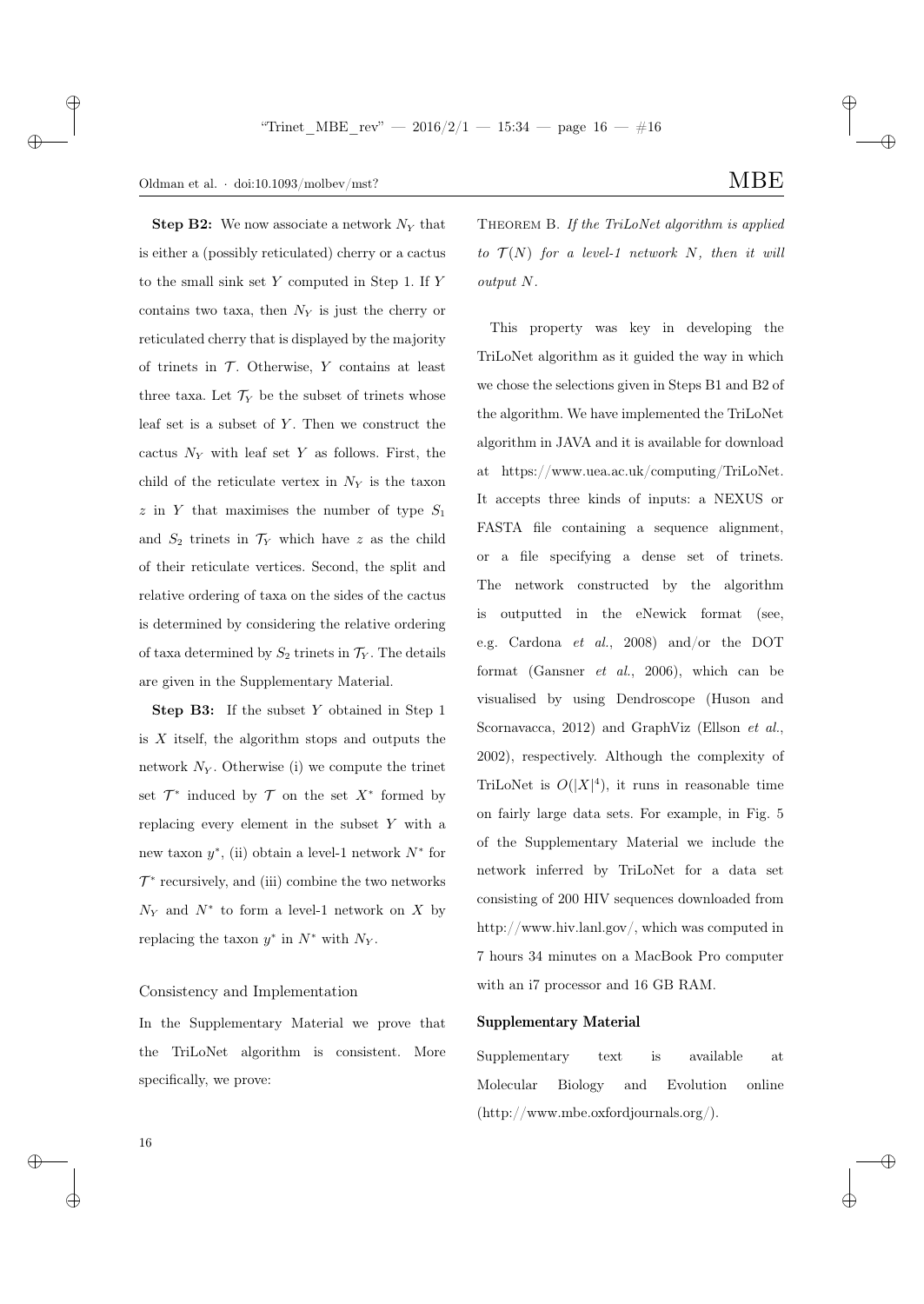✐

TriLoNet: Reconstructing reticulate histories  $\cdot$  doi:10.1093/molbev/mst? MBE

#### Acknowledgments

 $\rightarrow$ 

 $\rightarrow$ 

✐

✐

We thank David Morrison for the website http://phylonetworks.blogspot.co.uk/p/datasets.html from which some data sets used for testing TriLoNet are downloaded. We would also like to thank one associate editor and two anonymous referees for their helpful and constructive comments on a previous version of this paper.

#### References

- Aho, A. V., Sagiv, Y., Szymanski, T. G., and Ullman, J. D. 1981. Inferring a tree from lowest common ancestors with an application to the optimization of relational expressions. SIAM Journal on Computing, 10(3): 405–421.
- Bapteste, E., van Iersel, L., Janke, A., Kelchner, S., Kelk, S., McInerney, J. O., Morrison, D. A., Nakhleh, L., Steel, M., Stougie, L., et al. 2013. Networks: expanding evolutionary thinking. Trends in Genetics, 29(8): 439– 441.
- Bollyky, P. L., Rambaut, A., Harvey, P. H., and Holmes, E. C. 1996. Recombination between sequences of hepatitis B virus from different genotypes. Journal of Molecular Evolution, 42(2): 97–102.
- Bryant, D. and Moulton, V. 2004. Neighbor-net: an agglomerative method for the construction of phylogenetic networks. Molecular biology and evolution, 21(2): 255–265.
- Cardona, G., Rosselló, F., and Valiente, G. 2008. Extended newick: it is time for a standard representation of phylogenetic networks. BMC bioinformatics, 9(1): 532.
- Cooper, M. A., Adam, R. D., Worobey, M., and Sterling, C. R. 2007. Population genetics provides evidence for recombination in giardia. Current Biology, 17(22): 1984–1988.
- Ellson, J., Gansner, E., Koutsofios, L., North, S. C., and Woodhull, G. 2002. Graphviz–open source graph

drawing tools. In Graph Drawing, pages 483–484. Springer.

- Gambette, P. and Huber, K. 2012. On encodings of phylogenetic networks of bounded level. Journal of Mathematical Biology, 65(1): 157–180.
- Gansner, E., Koutsofios, E., and North, S. 2006. Drawing graphs with dot. Technical report, Technical report, AT&T Research. URL http://www. graphviz. org/Documentation/dotguide. pdf.
- Grunewald, S., Spillner, A., Bastkowski, S., Bogershausen, A., and Moulton, V. 2013. SuperQ: computing supernetworks from quartets. Computational Biology and Bioinformatics, IEEE/ACM Transactions on, 10(1): 151–160.
- Gusfield, D. 2014. ReCombinatorics: The Algorithmics of Ancestral Recombination Graphs and Explicit Phylogenetic Networks. MIT Press.
- Holland, B. R., Huber, K. T., Dress, A., and Moulton, V. 2002.  $\delta$  plots: a tool for analyzing phylogenetic distance data. Molecular Biology and Evolution, 19(12): 2051– 2059.
- Huber, K. and Moulton, V. 2012. Encoding and constructing 1-nested phylogenetic networks with trinets. Algorithmica, 616: 714–738.
- Huber, K., van Iersel, L., Kelk, S., and Suchecki, R. 2011. A practical algorithm for reconstructing level-1 phylogenetic networks. IEEE/ACM Transactions on Computational Biology and Bioinformatics, 8(3): 635–649.
- Huber, K. T., Van Iersel, L., Moulton, V., Scornavacca, C., and Wu, T. 2015. Reconstructing phylogenetic level-1 networks from nondense binet and trinet sets. Algorithmica, in press.
- Huson, D. H. and Bryant, D. 2006. Application of phylogenetic networks in evolutionary studies. Molecular biology and evolution, 23(2): 254–267.
- Huson, D. H. and Scornavacca, C. 2012. Dendroscope 3: an interactive tool for rooted phylogenetic trees and networks. Systematic biology, 61(6): 1061–1067.

17

✐